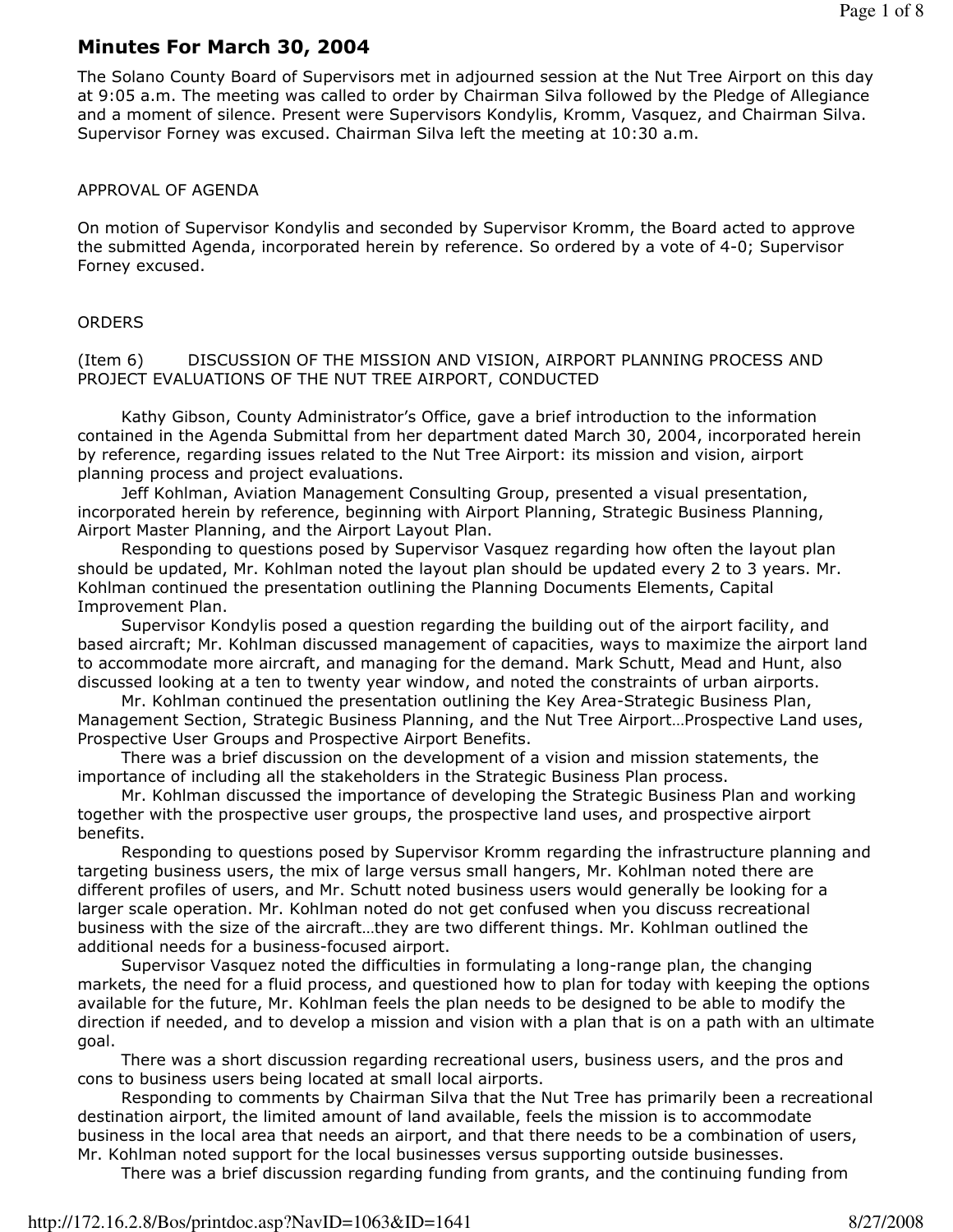the Federal Government, restrictions on aircraft due to the length of the runway, and regulating rates.

 Chairman Silva noted with pressures continuing on the airport, it is more important than ever to have a balanced approach of the users, and the importance of protecting the recreational users.

 Responding to questions posed by Supervisor Kondylis regarding revenues, and the subsidies with property taxes, Mr. Kohlman noted different ways to generate revenues in addition to hangar rental and fuel, and discussed trends in aircraft use.

 Mr. Kohlman further discussed commercial users, the prospective land uses, and prospective airport benefits.

 Supervisor Kromm noted the need for public input on crafting the vision and mission, recommended the task be given to the Blue Ribbon Committee, and discussed the possibility of having a significant business segment at the airport.

 Vice-Chairwoman Kondylis noted that the stakeholders should be included in the development of the vision and mission.

 Supervisor Vasquez briefly discussed the Blue Ribbon Committee, noted the understanding of how important the Nut Tree Airport is, the need to let the public know why the airport is so important to the entire County, and the needs of the citizens of the County.

 County Administrator Michael Johnson discussed the importance of moving forward with the action items on the agenda.

 Vice-Chairwoman Kondylis noted consensus to delegate the vision, the mission and the Business Plan to the Blue Ribbon Advisory Committee, with the input and insights of the Board taken into consideration.

 There was a brief discussion regarding the recruitment of a new Airport Manager, and the placement of the Nut Tree Airport in the County organizational structure.

(Item 7A) SUBMISSION OF TWO GRANT APPLICATIONS TO THE FEDERAL AVIATION ADMINISTRATION RE UPDATING THE AIRPORT MASTER PLAN AND VARIOUS IMPROVEMENTS AT THE NUT TREE AIRPORT, APPROVED

 The Board was provided with an Agenda Submittal from the Department of Transportation dated March 30, 2004, incorporated herein by reference, regarding applying for a grant for funding to update the Airport Master Plan, and to apply for a grant to provide funding to accomplish various improvements.

(NOTE: For action on this matter see below.)

(Item 7B) NUT TREE CAPITAL PROJECT LIST, APPROVED FOR SUBMISSION TO THE FEDERAL AVIATION ADMINISTRATION

 The Board was provided with an Agenda Submittal from the Department of Transportation dated March 30, 2004, incorporated herein by reference, regarding the Airport Capital Improvement Plan.

(NOTE: For action on this matter see below.)

(Item 7C) RESOLUTION NO. 2004-049 AUTHORIZING THE SUBMITTAL OF AN APPLICATION FOR A STATE MATCHING GRANT FOR IMPROVEMENTS TO THE NUT TREE AIRPORT, ADOPTED

 Paul Weise, Department of Transportation, reviewed the information contained in the Agenda Submittal from the Department of Transportation dated March 30, 2004, incorporated herein by reference, regarding advertising for bids for the construction of the Taxiway Realignment, and authorizing the Director of Transportation to apply for a State Matching Grant. This project would be a safety improvement between the runway and the taxiway would bring it up to Federal Standards.

 Responding to questions posed by Supervisor Vasquez regarding a shaded area at the ends of the runway if it was being included in the runway, Mike Schutt, Mead and Hunt, noted that portion is a blast protection area and is not designed to be used as runway. Supervisor Vasquez expressed concern that there is a trench across this area, and it should be repaired so it can be used in case of an emergency.

(Item 7D) TRANSPORTATION DIRECTOR TO REQUEST PROPOSALS RE DESIGN AND CONSTRUCTION OF HANGARS AND WASH RACK AT THE NUT TREE AIRPORT

Paul Weise, Department of Transportation, reviewed the information contained in the Agenda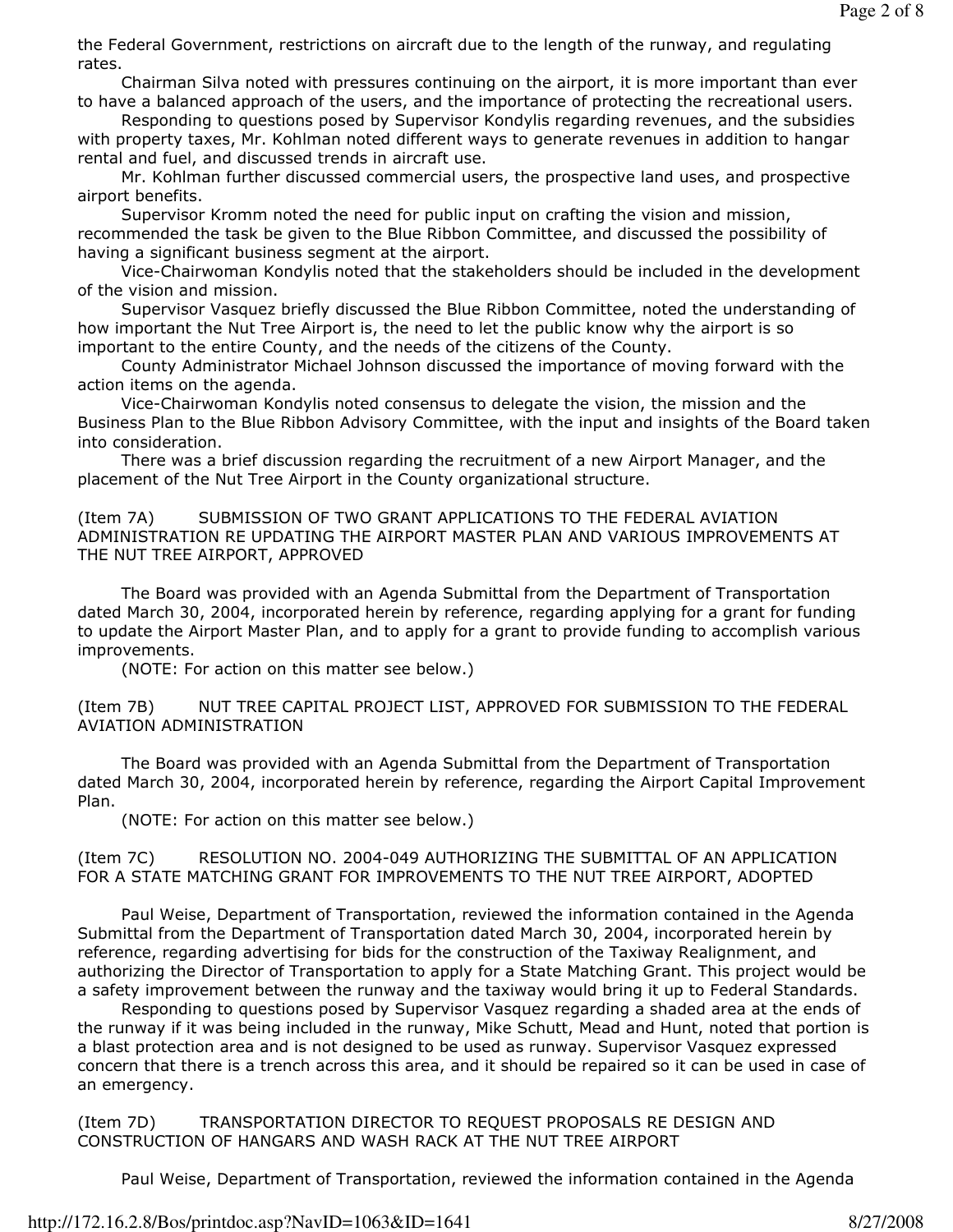Submittal from his department dated March 30, 2004, incorporated herein by reference, regarding authorizing the Director of Transportation to issue a Request for Proposals for the design and construction of hangars and a wash rack at the Nut Tree Airport. Mr. Wiese noted that prior to any additional hangars being built the City of Vacaville is insisting, that for fire protection purposes, that a twelve-inch water line be constructed running through the airport. The City of Vacaville wants some County funding for the waterline, which has not been budgeted. There are negotiations going on with the City of Vacaville relative to easements along Monte Vista Avenue on Airport property which may be used as a negotiating tool.

 Responding to questions posed by Vice-Chairwoman Kondylis regarding Federal and State funding, Supervisor Vasquez noted the State usually loans money through a revolving fund at a low interest rate, and Federal funds are usually grants for infrastructure projects.

 There was a brief discussion regarding the proposed waterline, costs of the water line, when the County became aware of this line, and where the line is going.

 Responding to questions posed by Supervisor Kromm regarding the monthly hangar rent, hangar size, the use of hangars, and if there are annual inspections of the hangars, Kathy Gibson, County Administrative Office, noted the rent would be \$360 for a 1,000 square foot hangar, you are required to have an airplane to rent one of the hangars, and there are no annual inspections.

There was a brief discussion regarding an analysis of hangar lease rates at other small airports.

 Responding to questions posed by Supervisor Kromm regarding building the hangars without installing the water line, no funding for the waterline, and if there are other areas at the airport for other kinds of development, Mr. Wiese noted the hangars can be built, but the City of Vacaville will not issue a certificate of occupancy until the waterline is in place. Mr. Wiese feels the project should go out to bid, and to pursue other avenues to obtain the funds to install the waterline possibly through the sale of property. The Board could direct the department to get bids, but that no awards would be made until the issues of the waterline have be worked out. Based on discussions, the best potential for future growth would be on the east side of the airport, and Mr. Wiese outlined the area surrounding a weather station, the building line, and possible options for the weather station.

 Jim Ferreira, Vacaville, discussed how he became interested in flying and how he has progressed with aviation over the last 10 years, discussed the need for the wash rack, the importance of having the Air Fair to give the public the opportunity to be exposed to aviation.

 Bernie Vasquez, Vacaville, discussed the opportunities and positive influence he has had starting as a boy in working at the airport and getting the exposure to aviation, how the airport is a part of the community, asked the Board to move forward with hangars and wash rack, wants to ensure the small plane recreational users still have room here, and to keep the rents reasonable.

 Curt Fargo, Vacaville, discussed the need for an experienced airport manager to properly manage the airport, voiced concern with the insinuation of fighting fuel fires with water, which would create larger problems. Mr. Fargo questioned if the County was compensated for the Horse Creek Lift Station that was built on airport property by the City of Vacaville, and voiced concern that in 2001 the public was told the funds to build the wash rack were already acquired and where is that money, and discussed the use of public funds for many types of public facilities such as the airport, marinas, and ball fields.

 Lloyd Tincher, Suisun, representing some of the private aircraft owners, noted support for moving forward with the hangars and wash rack, the importance of hiring a highly qualified airport manager, and commended Duncan Miller for the help he has given the young people in the community through aviation.

 Frank Gerstenkorn, urged the Board move forward with the projects, these projects have been in the works for a number of years, discussed delays, the problems created in fighting fuel fires with water, feels the Aviation Advisory Committee (AAC) can serve the Board well, supports splitting the Airport Landuse Advisory Commission (ALAC) and the AAC, and urged caution with regards to the City of Vacaville.

Louis Tobin, President Solano Pilots Association, the association supports all the items presented and urged moving forward with building the hangars, discussed possible assistance available through the Federal government to fund the water line, discussed the importance of the taxiway extension for a precision approach, and urged the Board move forward with the projects.

Fred Lewis, discussed the high caliber of people the airport has attracted, the success of the Doolittle Raiders event, support of the airport community, and feels the Board should capitalize on the opportunity to improve this airport.

Supervisor Kromm noted the need for balance of small and large aircraft, would like to see more business investment at the airport, feels there are more issues with the water line with the City of Vacaville and the need to work with the city.

Assistant County Administrator Darby Hayes feels the water line is an opportunity to work with the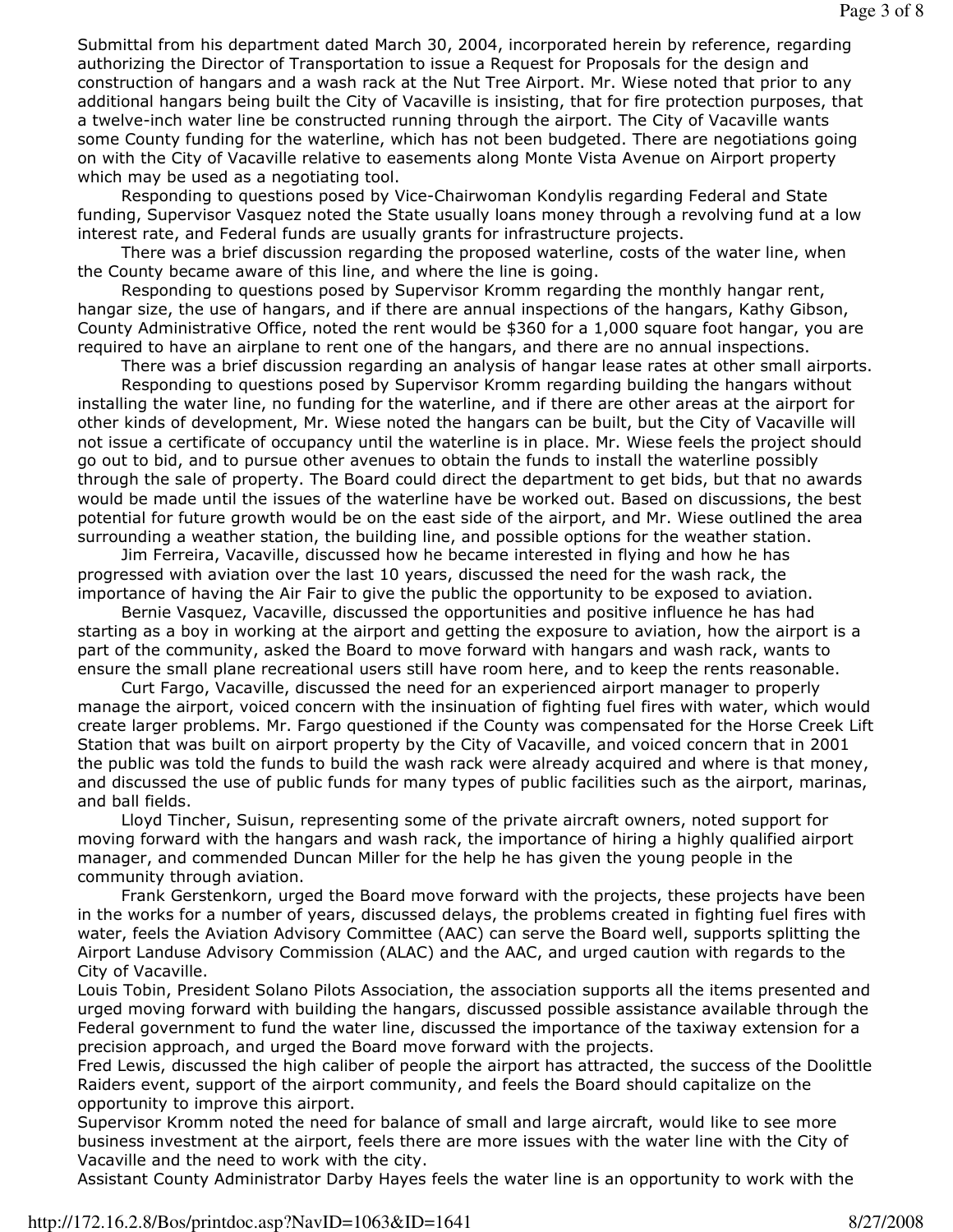City of Vacaville since they are interested in property on Monte Vista Road that would facilitate realignment plans.

Responding to questions posed by Vice-Chairwoman Kondylis regarding people wanting to be on the Blue Ribbon Committee, Ms. Gibson noted John Foster has created a website for the Nut Tree Airport, and discussed some of the outreach measures.

There was a brief discussion regarding the underground facilities needed for the wash rack/pollution control device, and the special Federal and State requirements to process the water from such a wash rack.

 On motion of Supervisor Vasquez and seconded by Supervisor Kromm, the Board acted to approve (7A) the submission of two Federal Aviation Administration Grant Applications to update the Airport Master Plan and various improvements at the airport; (7B) to approve the Nut Tree Capital Project List for submission to the Federal Aviation Administration; and (7C) to adopt Resolution No. 2004-049 authorizing the submittal of an application for a State matching grant for improvements to the Nut Tree Airport. So ordered by a vote of 3-0; Supervisor Forney and Chairman Silva excused.

 Supervisor Vasquez noted, if approved, the proposal would be put out for bids on the construction of the hangars and the wash rack, but there is the possibility that if funding is not secured these projects may not happen. Supervisor Vasquez discussed the need for communication so everyone knows what is going on, the capitol improvement plan does present a plan for the next three years, there are about 44 people waiting for 30 hangars, the importance of a business plan, and the need to move forward and open up as much ground as possible.

 Responding to comments by Supervisor Kromm regarding monetary deposits to be placed on the hangar waiting list, and subletting hangars, Ms. Gibson noted the waiting list is being done in chronological order, a deposit of \$150 is required to be placed on the hangar waiting list, and that hangars can not be sublet.

 Responding to questions posed by Supervisor Kromm regarding attracting a wider base of users, Mr. Kohlman noted the hangars must be issued on a first come first serve basis.

 County Counsel Dennis Bunting noted the Board of Supervisors must make the final determination and award of a contract.

 On motion of Supervisor Vasquez and seconded by Supervisor Kromm, the Board acted to authorize the Transportation Director to issue RFP's for the design and construction of hangars and a wash rack, and the final award of the agreement be brought back to the Board. So ordered by a vote of 3-0; Supervisor Forney and Chairman Silva excused.

ADJOURN - This meeting of the Board of Supervisors adjourned at 12:02 p.m.

\_\_\_\_\_\_\_\_\_\_\_\_\_\_\_\_\_\_\_\_\_\_\_\_\_\_\_\_\_\_\_\_\_\_ JOHN F. SILVA, Chairman

Maggie Jimenez

Clerk to the Board of Supervisors

\_\_\_\_\_\_\_\_\_\_\_\_\_\_\_\_\_\_\_\_\_\_\_\_\_\_\_\_\_\_\_\_\_\_

APPROVAL OF AGENDA

On motion of Supervisor Kondylis and seconded by Supervisor Kromm, the Board acted to approve the submitted Agenda, incorporated herein by reference. So ordered by a vote of 4-0; Supervisor Forney excused.

## **ORDERS**

(Item 6) DISCUSSION OF THE MISSION AND VISION, AIRPORT PLANNING PROCESS AND PROJECT EVALUATIONS OF THE NUT TREE AIRPORT, CONDUCTED

The Solano County Board of Supervisors met in adjourned session at the Nut Tree Airport on this day at 9:05 a.m. The meeting was called to order by Chairman Silva followed by the Pledge of Allegiance and a moment of silence. Present were Supervisors Kondylis, Kromm, Vasquez, and Chairman Silva. Supervisor Forney was excused. Chairman Silva left the meeting at 10:30 a.m.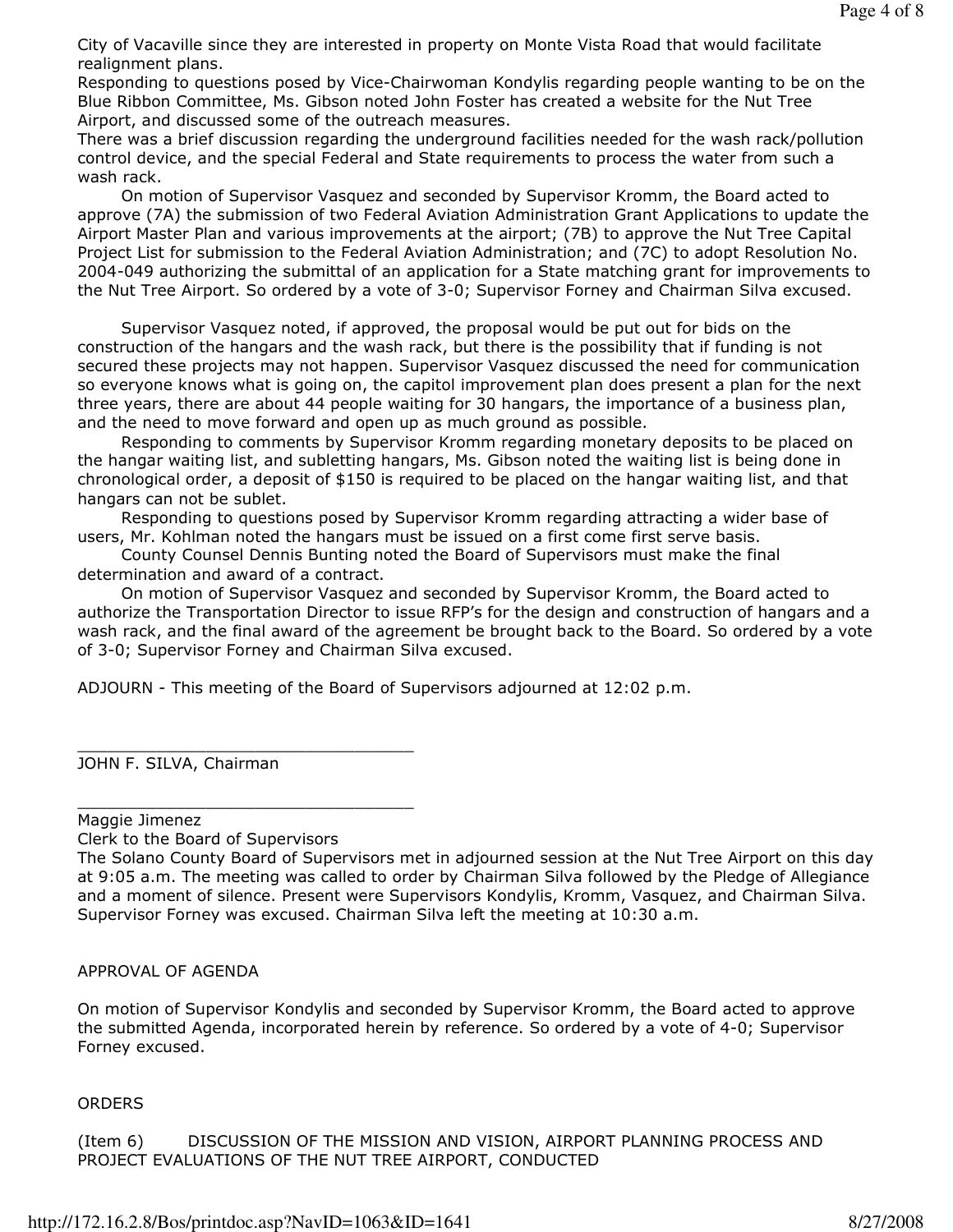Kathy Gibson, County Administrator's Office, gave a brief introduction to the information contained in the Agenda Submittal from her department dated March 30, 2004, incorporated herein by reference, regarding issues related to the Nut Tree Airport: its mission and vision, airport planning process and project evaluations.

 Jeff Kohlman, Aviation Management Consulting Group, presented a visual presentation, incorporated herein by reference, beginning with Airport Planning, Strategic Business Planning, Airport Master Planning, and the Airport Layout Plan.

 Responding to questions posed by Supervisor Vasquez regarding how often the layout plan should be updated, Mr. Kohlman noted the layout plan should be updated every 2 to 3 years. Mr. Kohlman continued the presentation outlining the Planning Documents Elements, Capital Improvement Plan.

 Supervisor Kondylis posed a question regarding the building out of the airport facility, and based aircraft; Mr. Kohlman discussed management of capacities, ways to maximize the airport land to accommodate more aircraft, and managing for the demand. Mark Schutt, Mead and Hunt, also discussed looking at a ten to twenty year window, and noted the constraints of urban airports.

 Mr. Kohlman continued the presentation outlining the Key Area-Strategic Business Plan, Management Section, Strategic Business Planning, and the Nut Tree Airport…Prospective Land uses, Prospective User Groups and Prospective Airport Benefits.

 There was a brief discussion on the development of a vision and mission statements, the importance of including all the stakeholders in the Strategic Business Plan process.

 Mr. Kohlman discussed the importance of developing the Strategic Business Plan and working together with the prospective user groups, the prospective land uses, and prospective airport benefits.

 Responding to questions posed by Supervisor Kromm regarding the infrastructure planning and targeting business users, the mix of large versus small hangers, Mr. Kohlman noted there are different profiles of users, and Mr. Schutt noted business users would generally be looking for a larger scale operation. Mr. Kohlman noted do not get confused when you discuss recreational business with the size of the aircraft…they are two different things. Mr. Kohlman outlined the additional needs for a business-focused airport.

 Supervisor Vasquez noted the difficulties in formulating a long-range plan, the changing markets, the need for a fluid process, and questioned how to plan for today with keeping the options available for the future, Mr. Kohlman feels the plan needs to be designed to be able to modify the direction if needed, and to develop a mission and vision with a plan that is on a path with an ultimate goal.

 There was a short discussion regarding recreational users, business users, and the pros and cons to business users being located at small local airports.

 Responding to comments by Chairman Silva that the Nut Tree has primarily been a recreational destination airport, the limited amount of land available, feels the mission is to accommodate business in the local area that needs an airport, and that there needs to be a combination of users, Mr. Kohlman noted support for the local businesses versus supporting outside businesses.

 There was a brief discussion regarding funding from grants, and the continuing funding from the Federal Government, restrictions on aircraft due to the length of the runway, and regulating rates.

 Chairman Silva noted with pressures continuing on the airport, it is more important than ever to have a balanced approach of the users, and the importance of protecting the recreational users.

 Responding to questions posed by Supervisor Kondylis regarding revenues, and the subsidies with property taxes, Mr. Kohlman noted different ways to generate revenues in addition to hangar rental and fuel, and discussed trends in aircraft use.

 Mr. Kohlman further discussed commercial users, the prospective land uses, and prospective airport benefits.

 Supervisor Kromm noted the need for public input on crafting the vision and mission, recommended the task be given to the Blue Ribbon Committee, and discussed the possibility of having a significant business segment at the airport.

 Vice-Chairwoman Kondylis noted that the stakeholders should be included in the development of the vision and mission.

 Supervisor Vasquez briefly discussed the Blue Ribbon Committee, noted the understanding of how important the Nut Tree Airport is, the need to let the public know why the airport is so important to the entire County, and the needs of the citizens of the County.

 County Administrator Michael Johnson discussed the importance of moving forward with the action items on the agenda.

Vice-Chairwoman Kondylis noted consensus to delegate the vision, the mission and the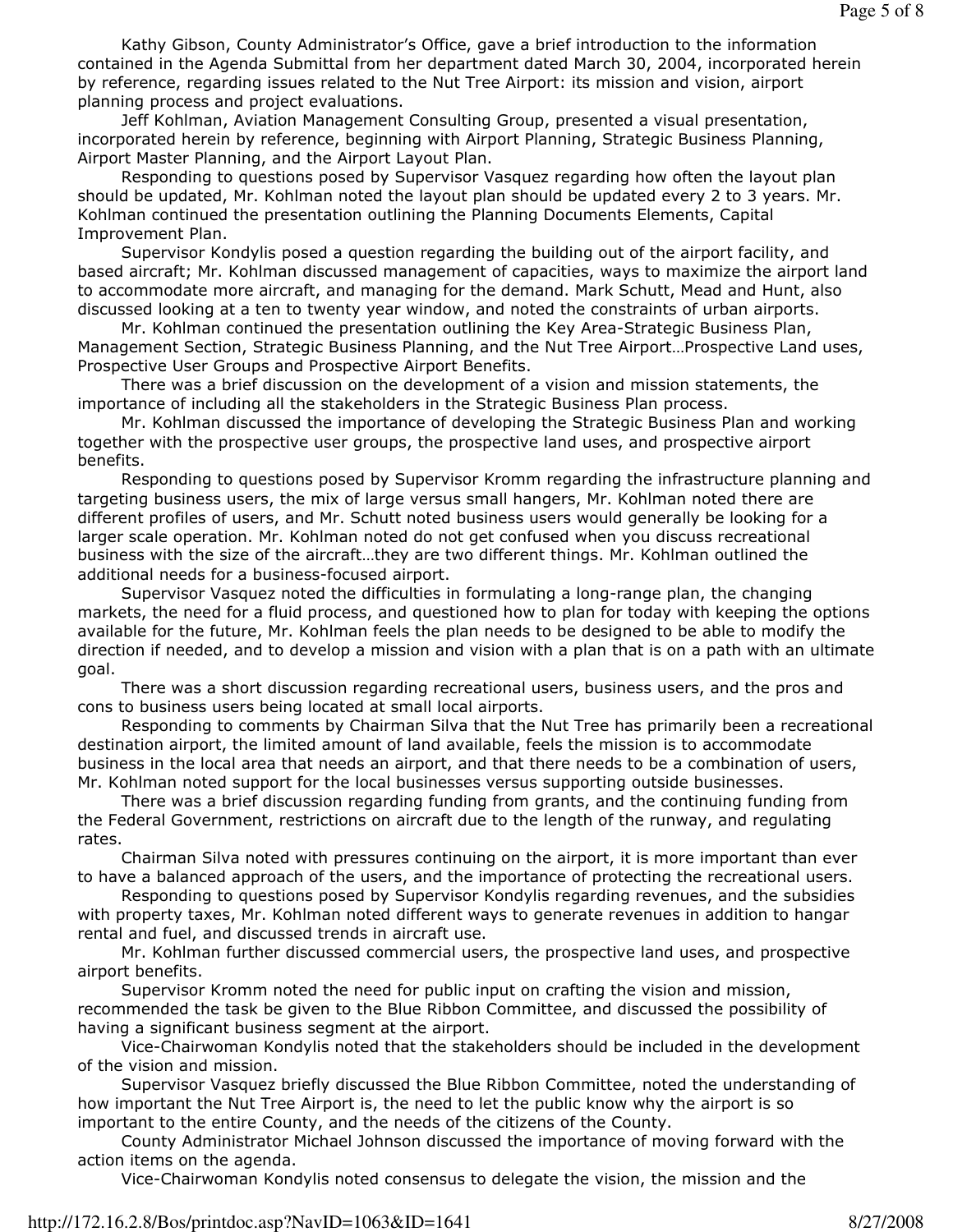Business Plan to the Blue Ribbon Advisory Committee, with the input and insights of the Board taken into consideration.

 There was a brief discussion regarding the recruitment of a new Airport Manager, and the placement of the Nut Tree Airport in the County organizational structure.

(Item 7A) SUBMISSION OF TWO GRANT APPLICATIONS TO THE FEDERAL AVIATION ADMINISTRATION RE UPDATING THE AIRPORT MASTER PLAN AND VARIOUS IMPROVEMENTS AT THE NUT TREE AIRPORT, APPROVED

 The Board was provided with an Agenda Submittal from the Department of Transportation dated March 30, 2004, incorporated herein by reference, regarding applying for a grant for funding to update the Airport Master Plan, and to apply for a grant to provide funding to accomplish various improvements.

(NOTE: For action on this matter see below.)

(Item 7B) NUT TREE CAPITAL PROJECT LIST, APPROVED FOR SUBMISSION TO THE FEDERAL AVIATION ADMINISTRATION

 The Board was provided with an Agenda Submittal from the Department of Transportation dated March 30, 2004, incorporated herein by reference, regarding the Airport Capital Improvement Plan.

(NOTE: For action on this matter see below.)

(Item 7C) RESOLUTION NO. 2004-049 AUTHORIZING THE SUBMITTAL OF AN APPLICATION FOR A STATE MATCHING GRANT FOR IMPROVEMENTS TO THE NUT TREE AIRPORT, ADOPTED

 Paul Weise, Department of Transportation, reviewed the information contained in the Agenda Submittal from the Department of Transportation dated March 30, 2004, incorporated herein by reference, regarding advertising for bids for the construction of the Taxiway Realignment, and authorizing the Director of Transportation to apply for a State Matching Grant. This project would be a safety improvement between the runway and the taxiway would bring it up to Federal Standards.

 Responding to questions posed by Supervisor Vasquez regarding a shaded area at the ends of the runway if it was being included in the runway, Mike Schutt, Mead and Hunt, noted that portion is a blast protection area and is not designed to be used as runway. Supervisor Vasquez expressed concern that there is a trench across this area, and it should be repaired so it can be used in case of an emergency.

(Item 7D) TRANSPORTATION DIRECTOR TO REQUEST PROPOSALS RE DESIGN AND CONSTRUCTION OF HANGARS AND WASH RACK AT THE NUT TREE AIRPORT

 Paul Weise, Department of Transportation, reviewed the information contained in the Agenda Submittal from his department dated March 30, 2004, incorporated herein by reference, regarding authorizing the Director of Transportation to issue a Request for Proposals for the design and construction of hangars and a wash rack at the Nut Tree Airport. Mr. Wiese noted that prior to any additional hangars being built the City of Vacaville is insisting, that for fire protection purposes, that a twelve-inch water line be constructed running through the airport. The City of Vacaville wants some County funding for the waterline, which has not been budgeted. There are negotiations going on with the City of Vacaville relative to easements along Monte Vista Avenue on Airport property which may be used as a negotiating tool.

 Responding to questions posed by Vice-Chairwoman Kondylis regarding Federal and State funding, Supervisor Vasquez noted the State usually loans money through a revolving fund at a low interest rate, and Federal funds are usually grants for infrastructure projects.

 There was a brief discussion regarding the proposed waterline, costs of the water line, when the County became aware of this line, and where the line is going.

 Responding to questions posed by Supervisor Kromm regarding the monthly hangar rent, hangar size, the use of hangars, and if there are annual inspections of the hangars, Kathy Gibson, County Administrative Office, noted the rent would be \$360 for a 1,000 square foot hangar, you are required to have an airplane to rent one of the hangars, and there are no annual inspections.

 There was a brief discussion regarding an analysis of hangar lease rates at other small airports. Responding to questions posed by Supervisor Kromm regarding building the hangars without installing the water line, no funding for the waterline, and if there are other areas at the airport for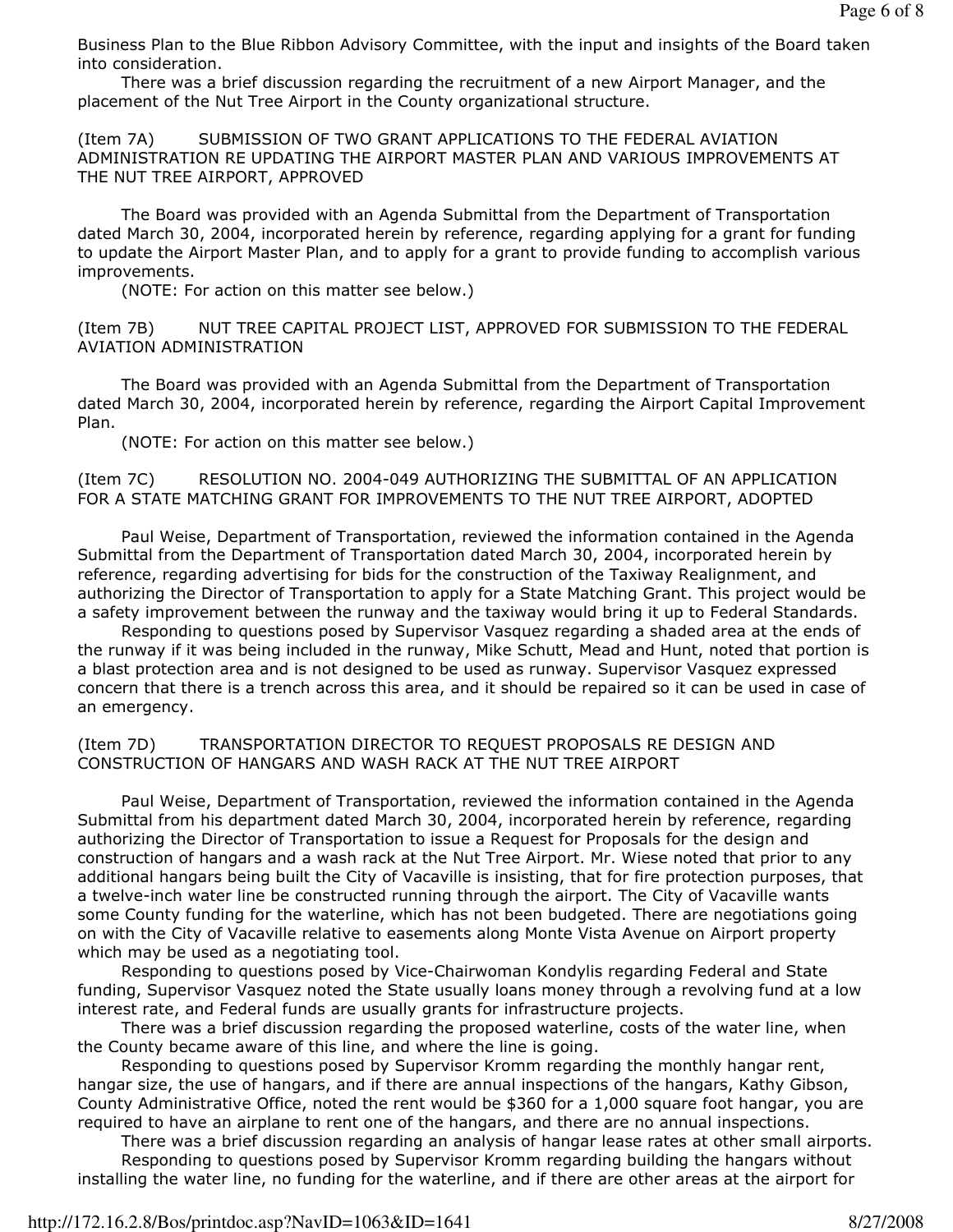other kinds of development, Mr. Wiese noted the hangars can be built, but the City of Vacaville will not issue a certificate of occupancy until the waterline is in place. Mr. Wiese feels the project should go out to bid, and to pursue other avenues to obtain the funds to install the waterline possibly through the sale of property. The Board could direct the department to get bids, but that no awards would be made until the issues of the waterline have be worked out. Based on discussions, the best potential for future growth would be on the east side of the airport, and Mr. Wiese outlined the area surrounding a weather station, the building line, and possible options for the weather station.

 Jim Ferreira, Vacaville, discussed how he became interested in flying and how he has progressed with aviation over the last 10 years, discussed the need for the wash rack, the importance of having the Air Fair to give the public the opportunity to be exposed to aviation.

 Bernie Vasquez, Vacaville, discussed the opportunities and positive influence he has had starting as a boy in working at the airport and getting the exposure to aviation, how the airport is a part of the community, asked the Board to move forward with hangars and wash rack, wants to ensure the small plane recreational users still have room here, and to keep the rents reasonable.

 Curt Fargo, Vacaville, discussed the need for an experienced airport manager to properly manage the airport, voiced concern with the insinuation of fighting fuel fires with water, which would create larger problems. Mr. Fargo questioned if the County was compensated for the Horse Creek Lift Station that was built on airport property by the City of Vacaville, and voiced concern that in 2001 the public was told the funds to build the wash rack were already acquired and where is that money, and discussed the use of public funds for many types of public facilities such as the airport, marinas, and ball fields.

 Lloyd Tincher, Suisun, representing some of the private aircraft owners, noted support for moving forward with the hangars and wash rack, the importance of hiring a highly qualified airport manager, and commended Duncan Miller for the help he has given the young people in the community through aviation.

 Frank Gerstenkorn, urged the Board move forward with the projects, these projects have been in the works for a number of years, discussed delays, the problems created in fighting fuel fires with water, feels the Aviation Advisory Committee (AAC) can serve the Board well, supports splitting the Airport Landuse Advisory Commission (ALAC) and the AAC, and urged caution with regards to the City of Vacaville.

Louis Tobin, President Solano Pilots Association, the association supports all the items presented and urged moving forward with building the hangars, discussed possible assistance available through the Federal government to fund the water line, discussed the importance of the taxiway extension for a precision approach, and urged the Board move forward with the projects.

Fred Lewis, discussed the high caliber of people the airport has attracted, the success of the Doolittle Raiders event, support of the airport community, and feels the Board should capitalize on the opportunity to improve this airport.

Supervisor Kromm noted the need for balance of small and large aircraft, would like to see more business investment at the airport, feels there are more issues with the water line with the City of Vacaville and the need to work with the city.

Assistant County Administrator Darby Hayes feels the water line is an opportunity to work with the City of Vacaville since they are interested in property on Monte Vista Road that would facilitate realignment plans.

Responding to questions posed by Vice-Chairwoman Kondylis regarding people wanting to be on the Blue Ribbon Committee, Ms. Gibson noted John Foster has created a website for the Nut Tree Airport, and discussed some of the outreach measures.

There was a brief discussion regarding the underground facilities needed for the wash rack/pollution control device, and the special Federal and State requirements to process the water from such a wash rack.

 On motion of Supervisor Vasquez and seconded by Supervisor Kromm, the Board acted to approve (7A) the submission of two Federal Aviation Administration Grant Applications to update the Airport Master Plan and various improvements at the airport; (7B) to approve the Nut Tree Capital Project List for submission to the Federal Aviation Administration; and (7C) to adopt Resolution No. 2004-049 authorizing the submittal of an application for a State matching grant for improvements to the Nut Tree Airport. So ordered by a vote of 3-0; Supervisor Forney and Chairman Silva excused.

 Supervisor Vasquez noted, if approved, the proposal would be put out for bids on the construction of the hangars and the wash rack, but there is the possibility that if funding is not secured these projects may not happen. Supervisor Vasquez discussed the need for communication so everyone knows what is going on, the capitol improvement plan does present a plan for the next three years, there are about 44 people waiting for 30 hangars, the importance of a business plan,